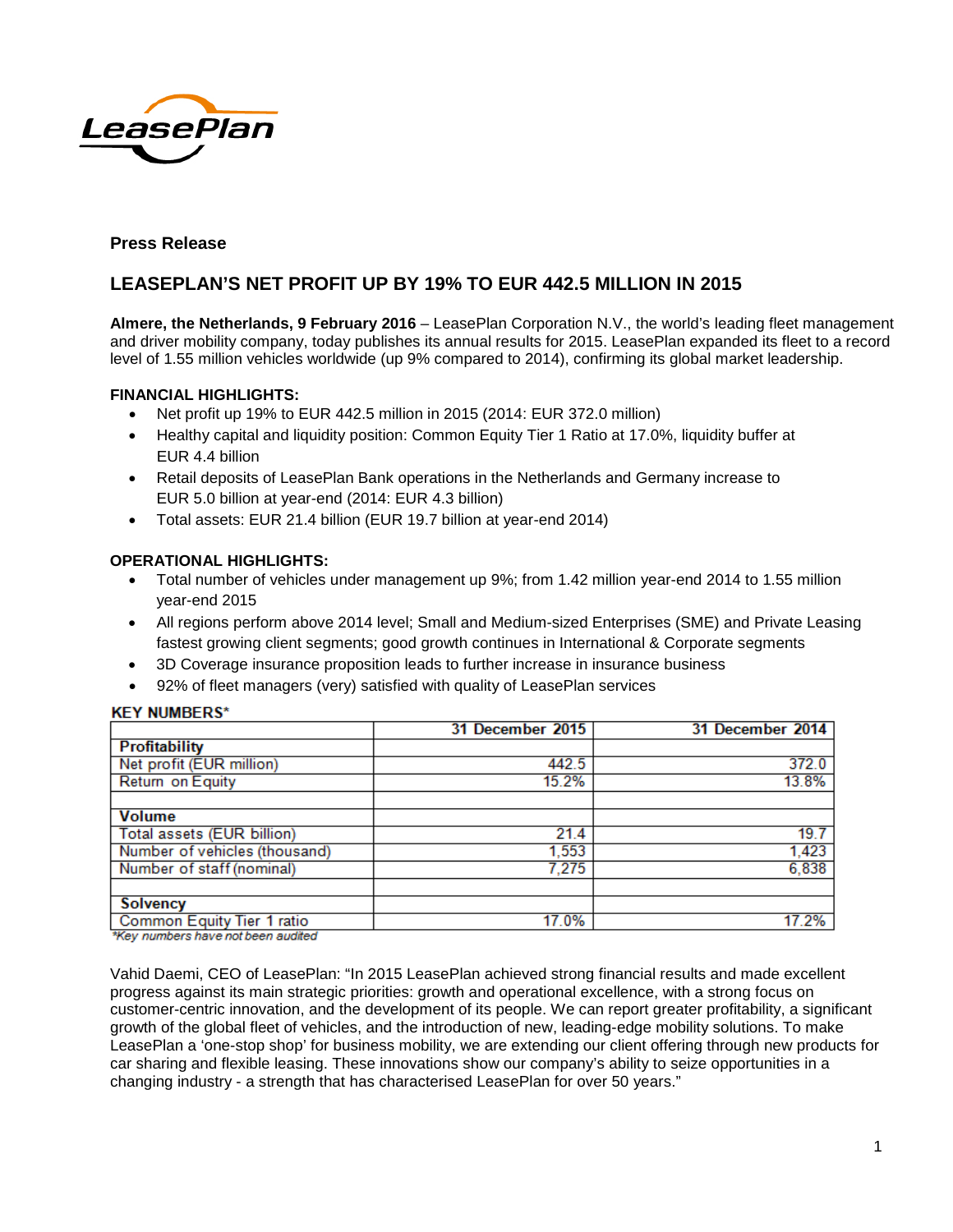

# **Financial performance**

In terms of profitability, LeasePlan's result for the year is significantly ahead of 2014. Net profit was EUR 442.5 million, an increase of EUR 70.5 million (+19%) compared to 2014 (EUR 372.0 million). Factors contributing to this substantial increase include the growth of the company's fleet under management to 1.55 million vehicles (2014: 1.42 million vehicles) and an ongoing positive second-hand car market, in combination with risk mitigating actions paying off, which generated strong termination income. LeasePlan conducts most of its business in euros. As a result of the weakening of the euro versus other currencies, net profit includes a EUR 7 million positive impact of currency translation effects. Total assets increased to EUR 21.4 billion from EUR 19.7 billion in 2014, primarily due to the increase of the fleet.

# **Operational performance**

#### *Geographies*

Growth was noted throughout all regions, ranging from mature leasing markets such as The Netherlands, France, the UK, the US and Germany, to emerging leasing markets such as Turkey, where the company acquired sole ownership of the local entity. Also in 2015, LeasePlan became the 100% owner of Excelease in Belgium.

Steps were taken to establish a new entity cluster in Asia, beginning with the expansion of LeasePlan's operations to Malaysia in 2016. This move is aimed at opening doors to further expansion in South East Asia in the years to come.

# *Client segments*

LeasePlan sees Small and Medium-sized Enterprises (SMEs) as the growth engine of the economy and is keen to continue to support these businesses with its professional propositions. The SME segment has become LeasePlan's fastest-growing client segment, seeing growth of over 12% in 2015. By the end of 2015, LeasePlan operations in 22 countries were serving SMEs and four more were in the process of setting up local dedicated SME activities.

LeasePlan International (LPI), the dedicated entity managing the accounts of large international clients worldwide, successfully grew its business, reaching a total of 423,000 vehicles under management. In the reporting year, LeasePlan won a number of large insurance-only tenders. The introduction of LeasePlan's 3D Coverage insurance proposition paves the way for a further increase in the group's insurance business, which is an integral part of fleet management for clients.

The company also made good progress in the area of Private Leasing in 2015. Individuals are increasingly realising that Private Leasing is a way to enjoy driving while freeing oneself from the burdens and risks of car ownership, as monthly lease fees include tyres, maintenance, insurance, relevant taxes and roadside assistance. In Belgium and the Netherlands, LeasePlan launched successful new initiatives for Private Leasing through retail channels. Other campaigns were launched in Italy, Norway and the UK.

#### *New services*

In 2015, LeasePlan launched several new customer-centric, mobility-based products and services, including SwopCar, a new car sharing service. SwopCar allows companies to share vehicles among employees on demand. It aims to relieve fleet and mobility managers of the operational and administrative hassle of managing a fleet without dedicated drivers. Another focus area of LeasePlan's customer-centric approach to innovation is flexible leasing. LeasePlan increasingly offers flexibility in contract duration and mileage, without any penalties when its clients' mobility needs change.

The company continued to invest in its global consultancy community. Its over 50 specialised consultants around the world successfully identified over EUR 70 million in cost savings that benefitted LeasePlan clients during 2015.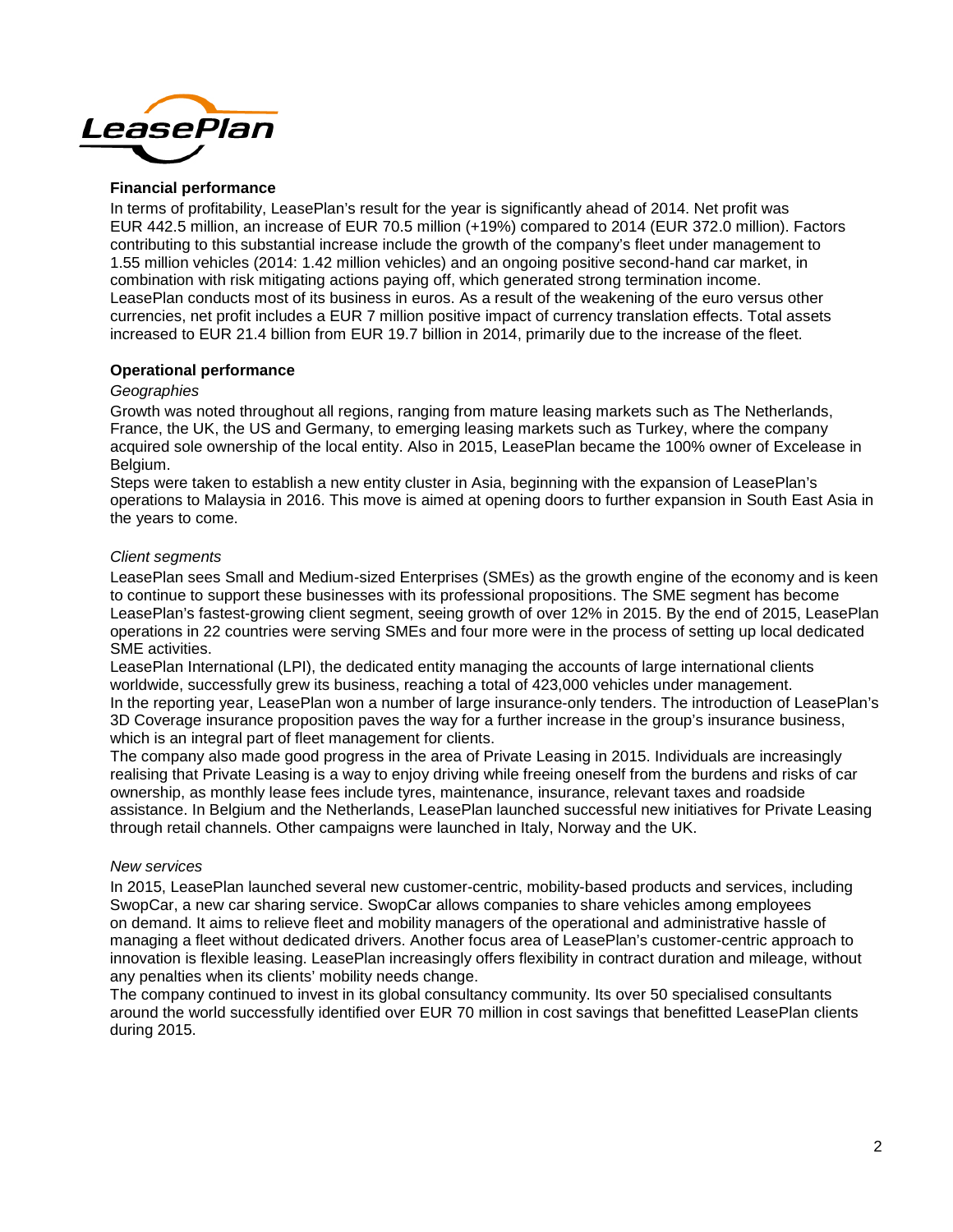

# **Capital and Liquidity position**

LeasePlan's Common Equity Tier 1 Ratio remained firmly above the regulatory capital requirements at 17.0% (2014: 17.2%).

During 2015, LeasePlan's diversified funding strategy has been demonstrated to work. Funding was successfully obtained from various sources. LeasePlan concluded two public senior unsecured transactions (EUR 500 million in September 2015 and USD 500 million in October 2015) and various private senior unsecured transactions in total amounting to EUR 0.9 billion. The revolving period of the secured transaction 'Bumper France' was extended to June 2016 and the company also concluded a term loan of EUR 1.0 billion maturing in September 2017. These funding achievements demonstrate a strong investor confidence in LeasePlan both prior to and after the announcement in July 2015 of the potential change of ownership.

Following LeasePlan's continuous drive to further strengthen the diversification of its funding base, LeasePlan Bank has successfully expanded its deposit taking into the German saving market. Retail deposits entrusted to LeasePlan Bank in the Netherlands and Germany grew to EUR 5.0 billion (2014: EUR 4.3 billion).

LeasePlan's revolving credit facility has been refinanced with a group of 12 banks for an amount of EUR 1.25 billion, maturing in December 2018. Furthermore the credit facility with Volkswagen AG (amounting to EUR 1.25 billion) has been renewed, maturing in December 2018. At year-end these facilities, together with LeasePlan's cash balances, resulted in a very robust liquidity buffer of EUR 4.4 billion.

#### *Ratings*

Following the announcement of the change of ownership, S&P, Moody's and Fitch have recently downgraded LeasePlan's long term rating with one notch to: S&P BBB- (stable outlook), Moody's Baa1 (stable outlook) and Fitch BBB+ (stable outlook). LeasePlan's short term rating with S&P was downgraded to A-3 whereas Moody's as well as Fitch affirmed the short term rating at P-2 and F2 respectively. The Consortium plans to maintain LeasePlan's diversified funding strategy going forward, supported by its investment grade rating.

#### **Ownership of LeasePlan**

On 1 February 2016, LeasePlan announced that it had been informed that the European Central Bank had issued a Declaration of No Objection for the Acquisition of LeasePlan by a consortium of long-term investors (the "Consortium"). The Consortium is composed of a group of long-term investors and includes leading Dutch pension fund service provider PGGM, Denmark's largest pension fund ATP, GIC, Luxinva S.A., a wholly owned subsidiary of the Abu Dhabi Investment Authority (ADIA) and investment funds managed by TDR Capital LLP.

On 23 July 2015 LeasePlan announced that the Consortium had reached an agreement with the current owners to acquire LeasePlan, subject to the approval of the relevant regulatory authorities. Other regulators, including EU and local anti-trust authorities have already given clearance for the acquisition. Global Mobility Holding has informed LeasePlan that closing of the transaction is still expected in Q1 2016.

# **Outlook 2016**

LeasePlan is optimistic that, barring unforeseen economic circumstances, it will continue to reap the rewards of its strategic path. Although the competitive landscape will remain challenging in 2016, the company believes that all the fundamentals for further growth are firmly in place. LeasePlan will retain its added value for clients, drawing on its tailored products and services, its wealth of expertise, its excellent people and the reach of its global presence.